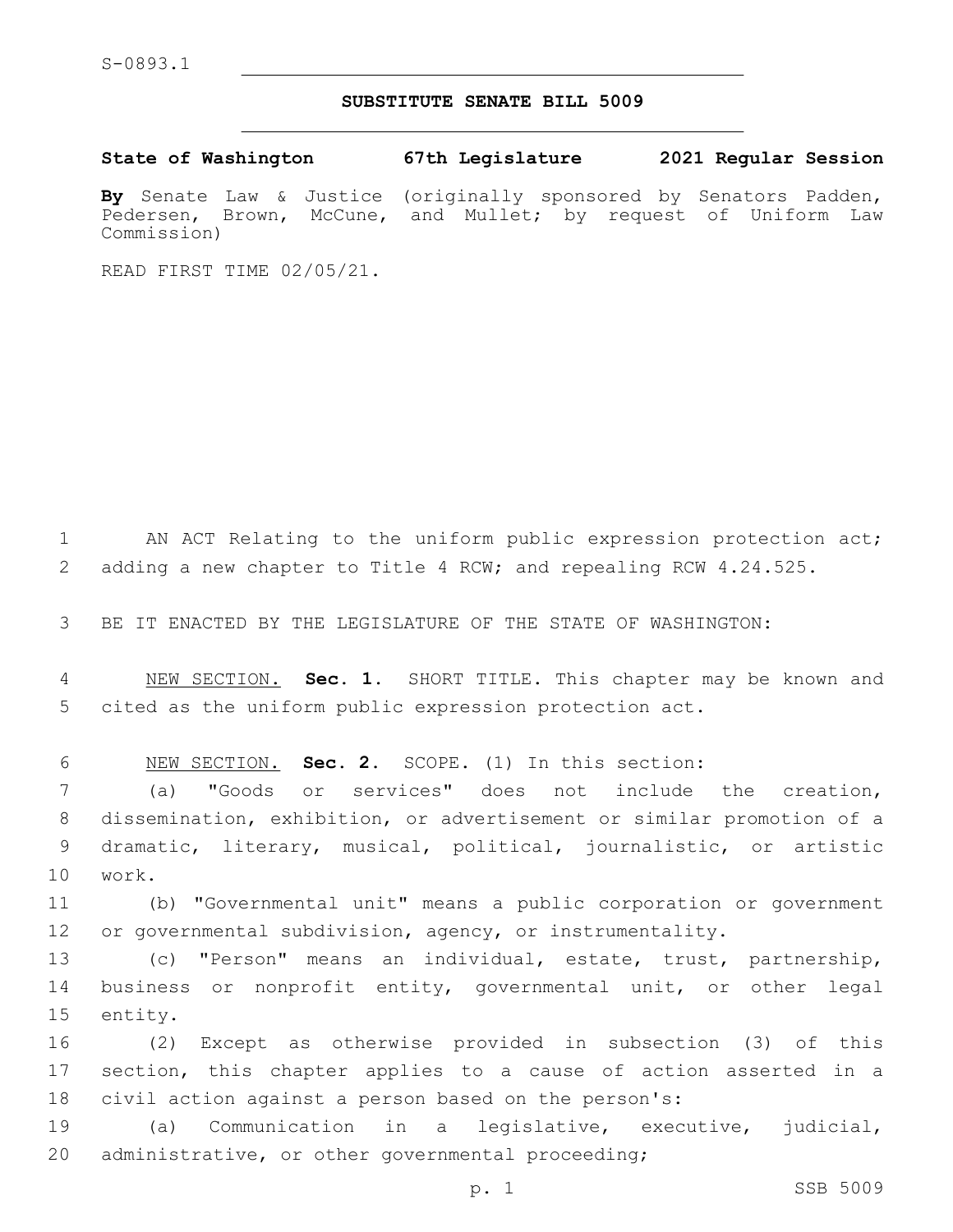(b) Communication on an issue under consideration or review in a legislative, executive, judicial, administrative, or other 3 governmental proceeding;

 (c) Exercise of the right of freedom of speech or of the press, the right to assemble or petition, or the right of association, guaranteed by the United States Constitution or Washington state 7 Constitution, on a matter of public concern.

 (3)(a) Except when (b) of this subsection applies, this chapter 9 does not apply to a cause of action asserted:

 (i) Against a governmental unit or an employee or agent of a governmental unit acting or purporting to act in an official 12 capacity;

 (ii) By a governmental unit or an employee or agent of a governmental unit acting in an official capacity to enforce a law to protect against an imminent threat to public health or safety;

 (iii) Against a person primarily engaged in the business of selling or leasing goods or services if the cause of action arises out of a communication related to the person's sale or lease of the 19 goods or services;

 (iv) Against a person named in a civil suit brought by a victim 21 of a crime against a perpetrator;

 (v) Against a person named in a civil suit brought to establish or declare real property possessory rights, use of real property, recovery of real property, quiet title to real property, or related 25 claims relating to real property;

 (vi) Seeking recovery for bodily injury, wrongful death, or survival or to statements made regarding that legal action, unless 28 the claims involve damage to reputation;

 (vii) Brought under the insurance code or arising out of an 30 insurance contract;

31 (viii) Based on a common law fraud claim;

 (ix) Brought under Title 26 RCW, or counterclaims based on a criminal no-contact order pursuant to chapter 10.99 RCW, for or based on an antiharassment order under chapter 10.14 RCW or RCW 9A.46.050, for or based on a sexual assault protection order under chapter 7.90 RCW, or for or based on a vulnerable adult protection order under 37 chapter 74.34 RCW;

 (x) Brought under Title 49 RCW; negligent supervision, retention, or infliction of emotional distress unless the claims involve damage to reputation; wrongful discharge in violation of public policy;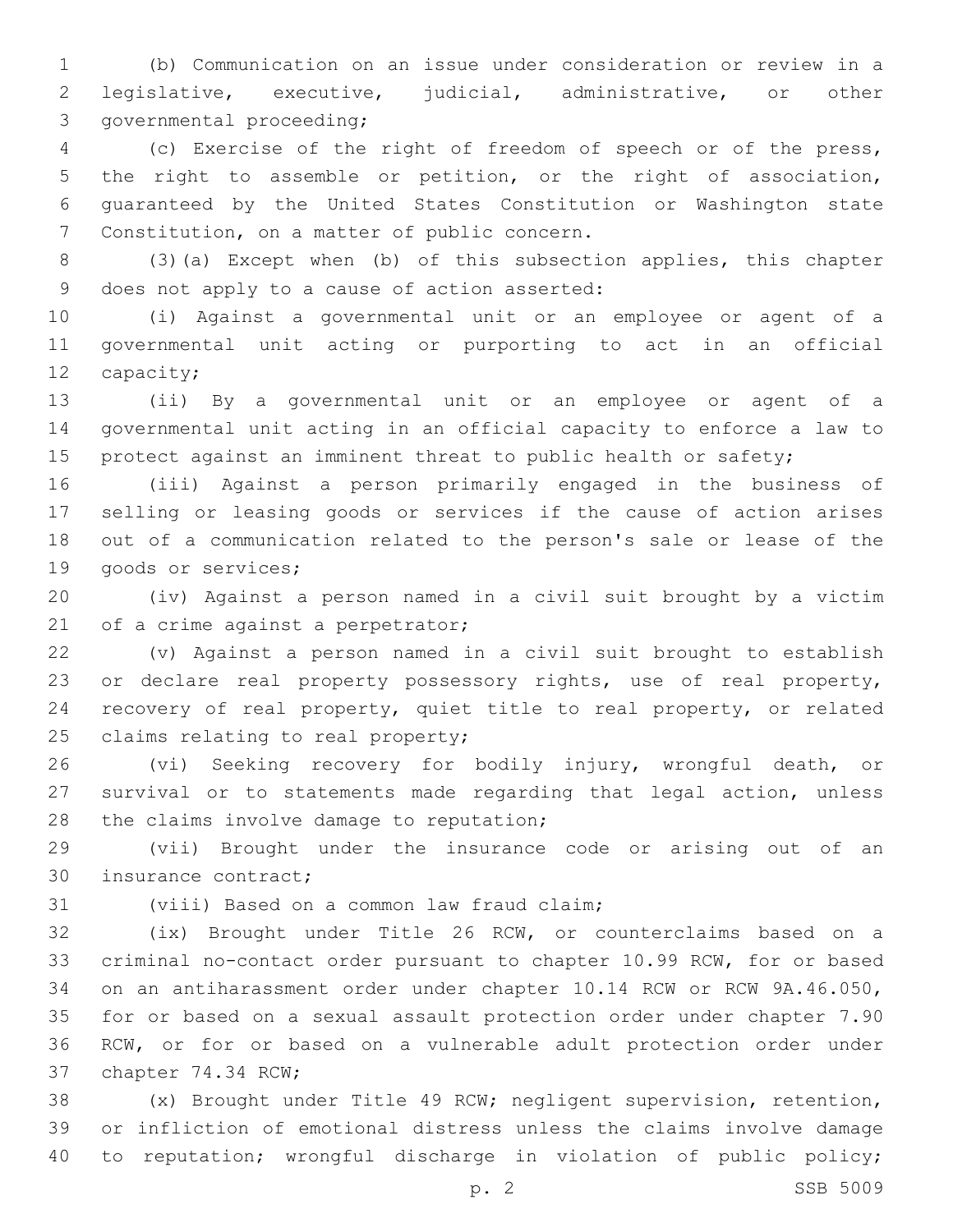whistleblowing, including chapters 42.40 and 42.41 RCW; or enforcement of employee rights under civil service, collective 3 bargaining, or handbooks and policies; or

 (xi) Brought under the consumer protection act, chapter 19.86 5 RCW.

 (b) This chapter applies to a cause of action asserted under (a)(iii) through (xi) of this subsection when the cause of action is:

 (i) A legal action against a person arising from any act of that person, whether public or private, related to the gathering, receiving, posting, or processing of information for communication to the public, whether or not the information is actually communicated to the public, for the creation, dissemination, exhibition, or advertisement or other similar promotion of a dramatic, literary, musical, political, journalistic, or otherwise artistic work, including audio-visual work regardless of the means of distribution, a motion picture, a television or radio program, or an article published in a newspaper, website, magazine, or other platform, no 18 matter the method or extent of distribution; or

 (ii) A legal action against a person related to the communication, gathering, receiving, posting, or processing of consumer opinions or commentary, evaluations of consumer complaints, 22 or reviews or ratings of businesses.

 NEW SECTION. **Sec. 3.** SPECIAL MOTION FOR EXPEDITED RELIEF. Not later than sixty days after a party is served with a complaint, cross-claim, counterclaim, third-party claim, or other pleading that asserts a cause of action to which this chapter applies, or at a later time on a showing of good cause, the party may file a special motion for expedited relief to dismiss the cause of action or part of the cause of action.

 NEW SECTION. **Sec. 4.** STAY. (1) Except as otherwise provided in subsections (4) through (7) of this section, on the filing of a motion under section 3 of this act:

 (a) All other proceedings between the moving party and responding party, including discovery and a pending hearing or motion, are 35 stayed; and

 (b) On motion by the moving party, the court may stay a hearing 37 or motion involving another party, or discovery by another party, if the hearing or ruling on the motion would adjudicate, or the

p. 3 SSB 5009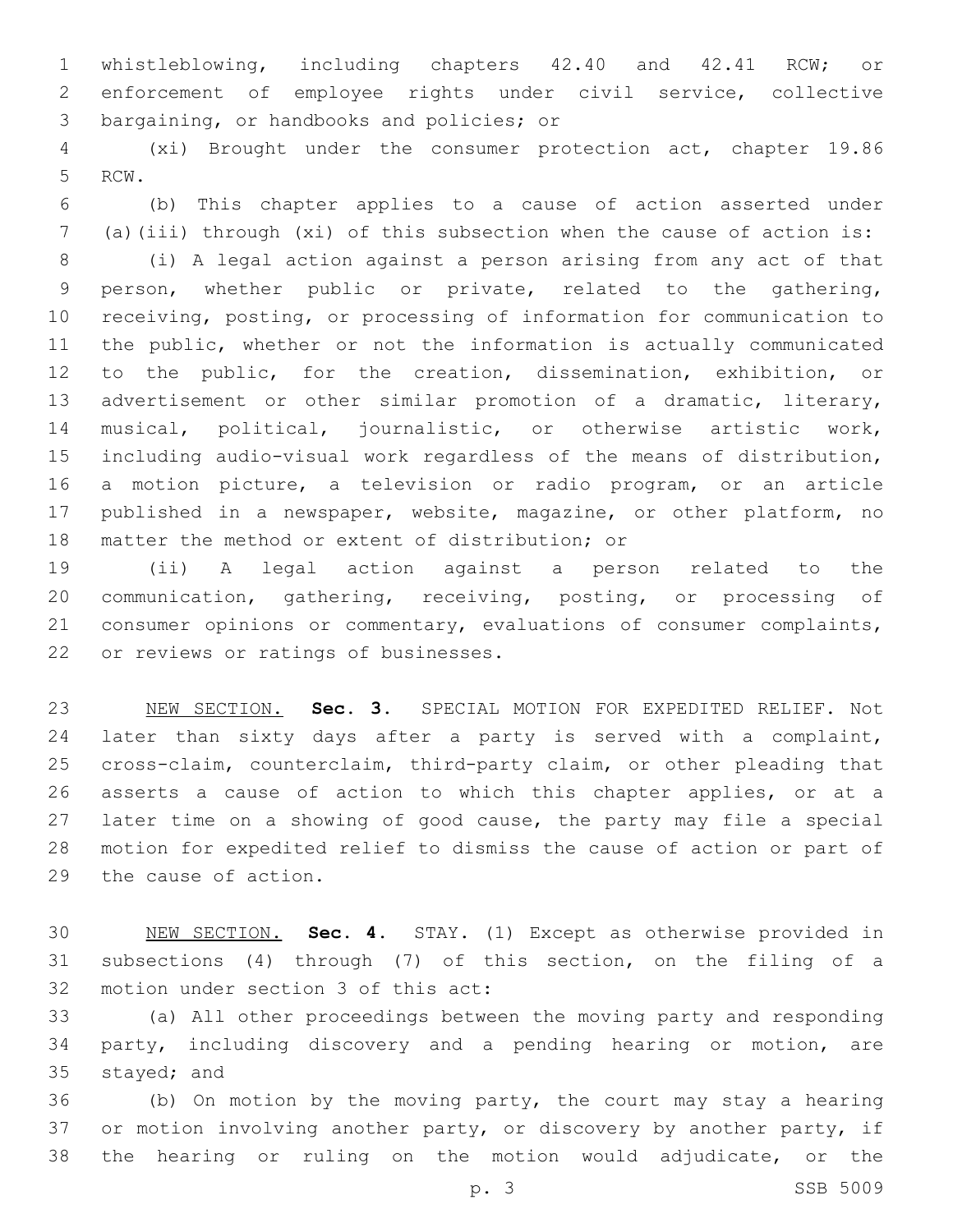discovery would relate to, an issue material to the motion under 2 section 3 of this act.

 (2) A stay under subsection (1) of this section remains in effect until entry of an order ruling on the motion under section 3 of this act and expiration of the time under section 9 of this act for the 6 moving party to appeal the order.

 (3) Except as otherwise provided in subsections (5), (6), and (7) of this section, if a party appeals from an order ruling on a motion under section 3 of this act, all proceedings between all parties in the action are stayed. The stay remains in effect until the 11 conclusion of the appeal.

 (4) During a stay under subsection (1) of this section, the court may allow limited discovery if a party shows that specific information is necessary to establish whether a party has satisfied or failed to satisfy a burden under section 7(1) of this act and the information is not reasonably available unless discovery is allowed.

 (5) A motion under section 10 of this act for costs, attorneys' fees, and expenses is not subject to a stay under this section.

 (6) A stay under this section does not affect a party's ability voluntarily to dismiss a cause of action or part of a cause of action 21 or move to sever a cause of action.

 (7) During a stay under this section, the court for good cause 23 may hear and rule on:

 (a) A motion unrelated to the motion under section 3 of this act; 25 and

 (b) A motion seeking a special or preliminary injunction to protect against an imminent threat to public health or safety.

 NEW SECTION. **Sec. 5.** HEARING. (1) The court shall hear a motion under section 3 of this act not later than sixty days after filing of the motion, unless the court orders a later hearing:

(a) To allow discovery under section 4(4) of this act; or

32 (b) For other good cause.

 (2) If the court orders a later hearing under subsection (1)(a) of this section, the court shall hear the motion under section 3 of this act not later than sixty days after the court order allowing the discovery, unless the court orders a later hearing under subsection 37 (1)(b) of this section.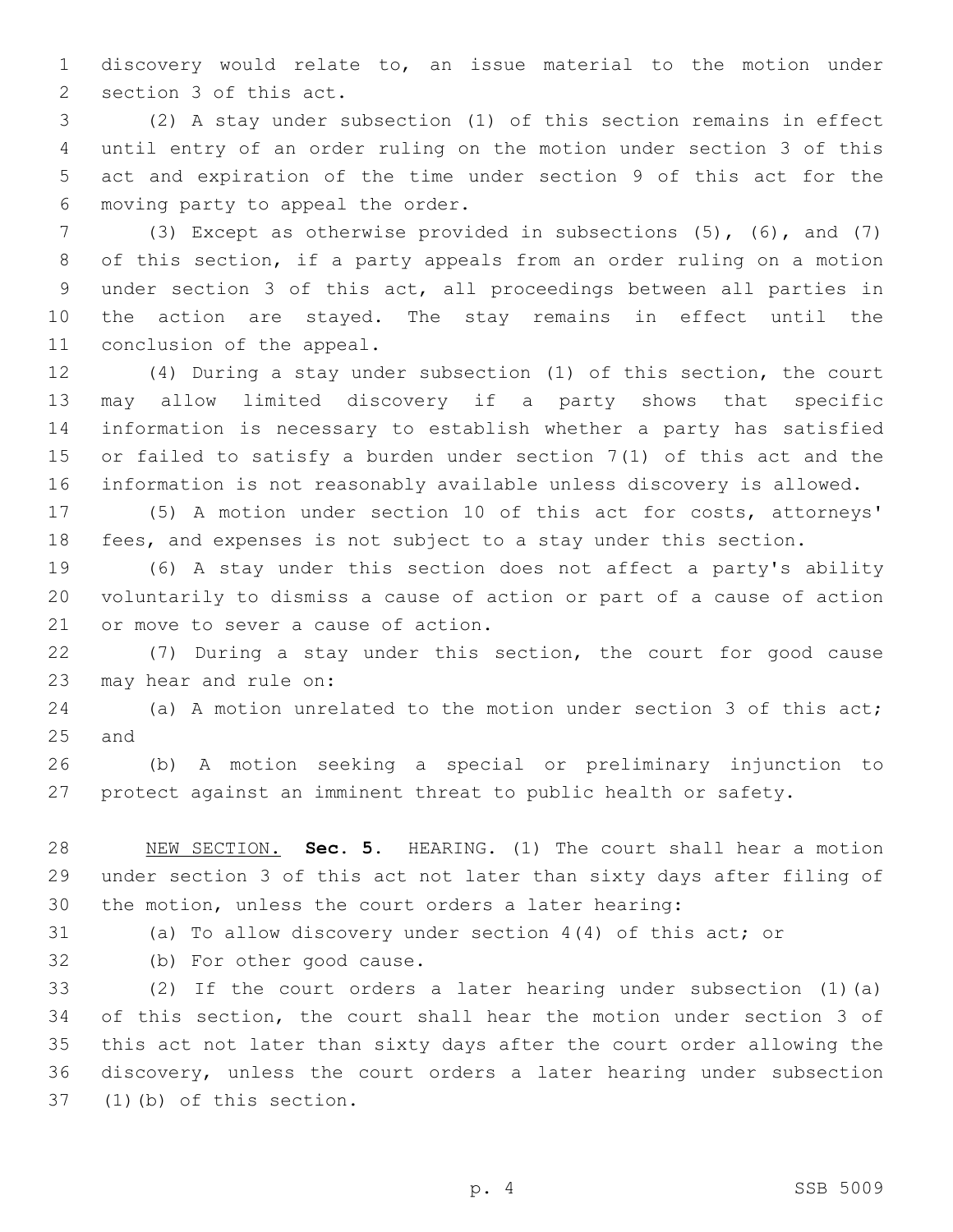NEW SECTION. **Sec. 6.** PROOF. In ruling on a motion under section 2 3 of this act, the court shall consider the pleadings, the motion, any reply or response to the motion, and any evidence that could be considered in ruling on a motion for summary judgment under superior court civil rule 56.

 NEW SECTION. **Sec. 7.** DISMISSAL OF CAUSE OF ACTION IN WHOLE OR PART. (1) In ruling on a motion under section 3 of this act, the court shall dismiss with prejudice a cause of action, or part of a cause of action, if:

 (a) The moving party establishes under section 2(2) of this act 11 that this chapter applies;

 (b) The responding party fails to establish under section 2(3) of 13 this act that this chapter does not apply; and

(c) Either:14

 (i) The responding party fails to establish a prima facie case as to each essential element of the cause of action; or

17 (ii) The moving party establishes that:

 (A) The responding party failed to state a cause of action upon 19 which relief can be granted; or

 (B) There is no genuine issue as to any material fact and the moving party is entitled to judgment as a matter of law on the cause 22 of action or part of the cause of action.

 (2) A voluntary dismissal without prejudice of a responding party's cause of action, or part of a cause of action, that is the subject of a motion under section 3 of this act does not affect a moving party's right to obtain a ruling on the motion and seek costs, 27 attorneys' fees, and expenses under section 10 of this act.

 (3) A voluntary dismissal with prejudice of a responding party's cause of action, or part of a cause of action, that is the subject of a motion under section 3 of this act establishes for the purpose of section 10 of this act that the moving party prevailed on the motion.

 NEW SECTION. **Sec. 8.** RULING. The court shall rule on a motion under section 3 of this act not later than sixty days after a hearing under section 5 of this act.

 NEW SECTION. **Sec. 9.** APPEAL. A moving party may appeal as a matter of right from an order denying, in whole or in part, a motion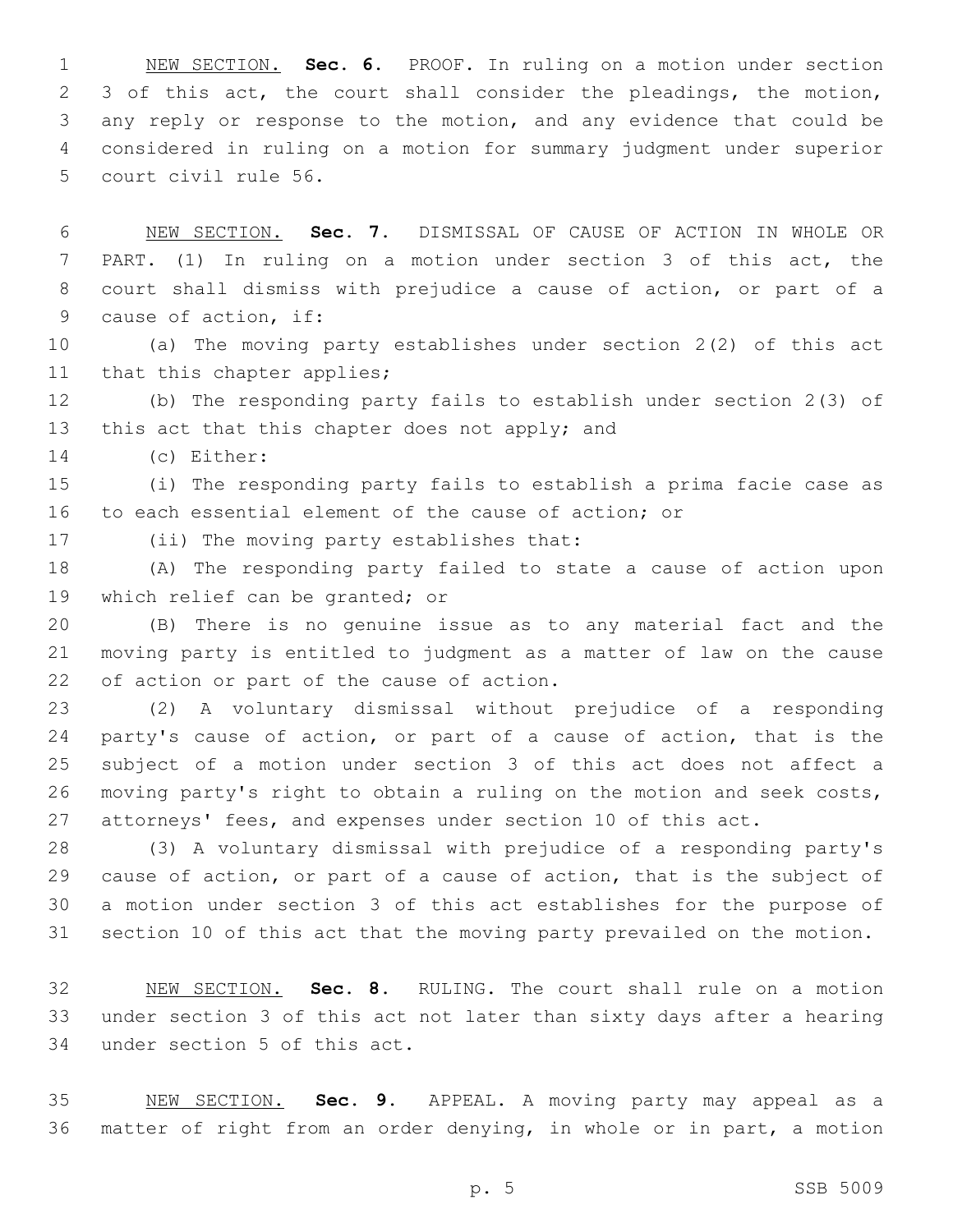under section 3 of this act. The appeal must be filed not later than 2 twenty-one days after entry of the order.

 NEW SECTION. **Sec. 10.** COSTS, ATTORNEYS' FEES, AND EXPENSES. On a motion under section 3 of this act, the court shall award court costs, reasonable attorneys' fees, and reasonable litigation expenses related to the motion:

 (1) To the moving party if the moving party prevails on the 8 motion; or

 (2) To the responding party if the responding party prevails on the motion and the court finds that the motion was frivolous or filed 11 solely with intent to delay the proceeding.

 NEW SECTION. **Sec. 11.** CONSTRUCTION. This chapter must be broadly construed and applied to protect the exercise of the right of freedom of speech and of the press, the right to assemble and petition, and the right of association, guaranteed by the United States Constitution or the Washington state Constitution.

 NEW SECTION. **Sec. 12.** UNIFORMITY OF APPLICATION AND CONSTRUCTION. In applying and construing this uniform act, consideration must be given to the need to promote uniformity of the law with respect to its subject matter among states that enact it.

 NEW SECTION. **Sec. 13.** TRANSITIONAL PROVISION. This chapter applies to a civil action filed or cause of action asserted in a civil action on or after the effective date of this section.

 NEW SECTION. **Sec. 14.** SEVERABILITY. If any provision of this act or its application to any person or circumstance is held invalid, the remainder of the act or the application of the provision to other persons or circumstances is not affected.

 NEW SECTION. **Sec. 15.** RCW 4.24.525 (Public participation lawsuits—Special motion to strike claim—Damages, costs, attorneys' fees, other relief—Definitions) and 2010 c 118 s 2 are each repealed.